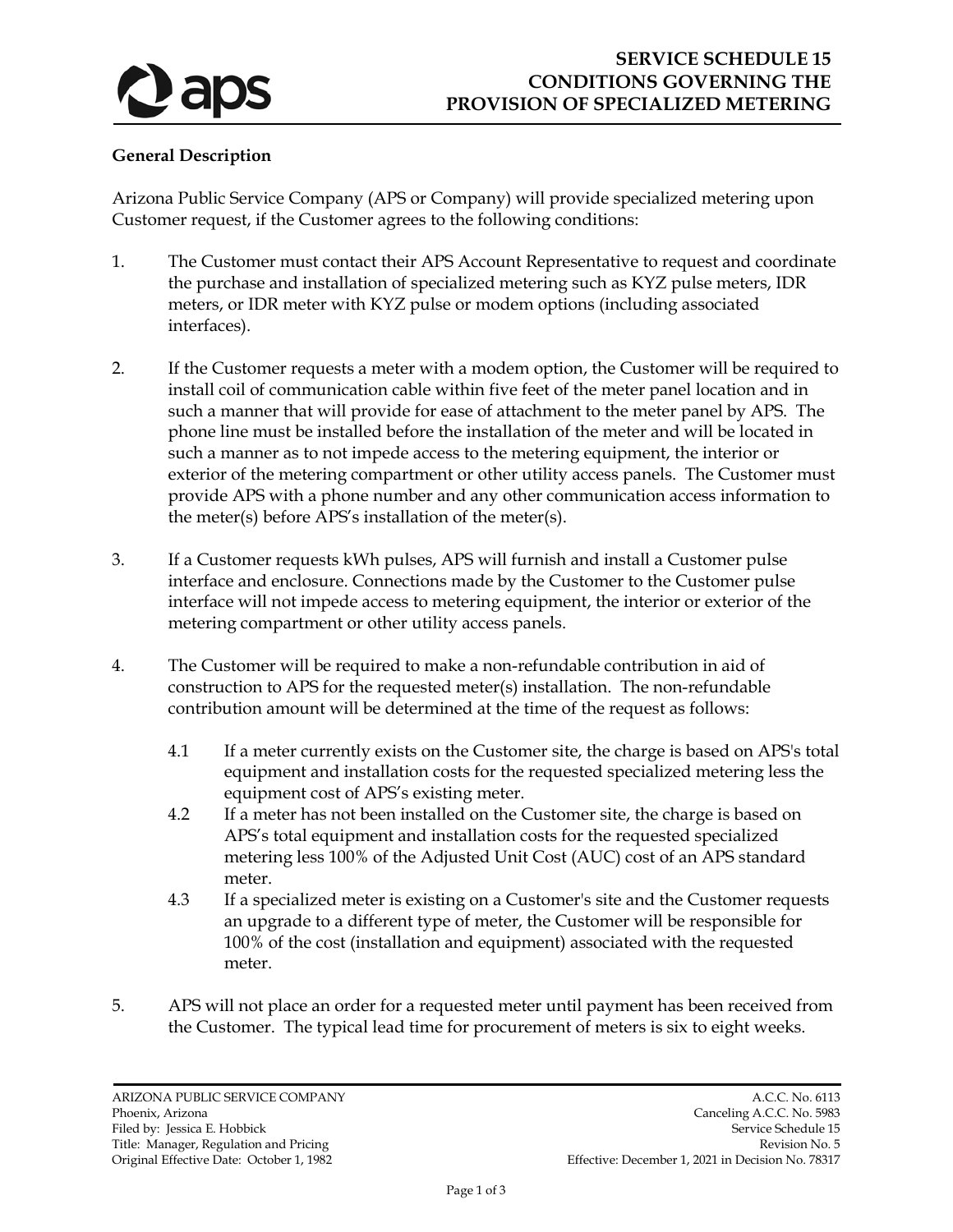

## **SERVICE SCHEDULE 15 CONDITIONS GOVERNING THE PROVISION OF SPECIALIZED METERING**

Once the requested meter(s) have been received, APS will schedule the installation of the meter(s) with the Customer or a designated representative.

- 6. APS will retain ownership of all meters and APS installed metering equipment.
- 7. If a Customer makes a nonrefundable contribution for the installation of a specialized meter and then terminates service or requests APS to remove or replace the specialized meter, the Customer will not be eligible for a refund.
- 8. APS will provide general maintenance of the specialized meter; however, in the event the meter should become damaged, obsolete or inoperable, the Customer will be responsible for 100% of the replacement cost (installation and equipment) associated with the specialized meter.
- 9. APS will not be responsible for the installation, maintenance, or usage fees associated with any phone lines or related communication equipment.
- 10. Under no circumstances will the Customer stop the operation or in any way affect or interfere with the operation of the Customer pulse interface and the related output wiring. The integrity of APS's billing metering equipment within the sealed metering compartment will be maintained.
- 11. APS reserves the right to interrupt the specialized metering circuit for emergencies or to perform routine or special tests or maintenance on its billing metering equipment, and in so doing assumes no responsibility for affecting the operation of the Customer's demand control or other equipment. However, APS will make a good faith effort to notify the Customer before any interruption of the specialized metering circuit.
- 12. The possible failure or malfunction of a KYZ pulse output or interface and subsequent loss of kWh contact closures to the Customer's control equipment will in no way be deemed to invalidate or in any way impair the accuracy and readings of APS's meters in establishing the kWh and demand record for billing purposes.
- 13. The accuracy of the Customer's equipment is entirely the responsibility of the Customer. Should the Customer's equipment malfunction, APS will reasonably cooperate with the Customer to the extent of ensuring that no malfunction exists in APS's equipment. Work of this nature will be billed to the Customer, unless the actual source of the malfunction is found within APS's equipment.
- 14. If APS provides pulse values in kWh, Customer's equipment must be capable of readjustment or recalibration to adjust to new contact closure values and rates should it become necessary for APS to adjust the pulse values due to changes in APS's equipment.
- 15. No circuit for use by the Customer will be installed from APS's billing metering potential or current transformer secondaries.